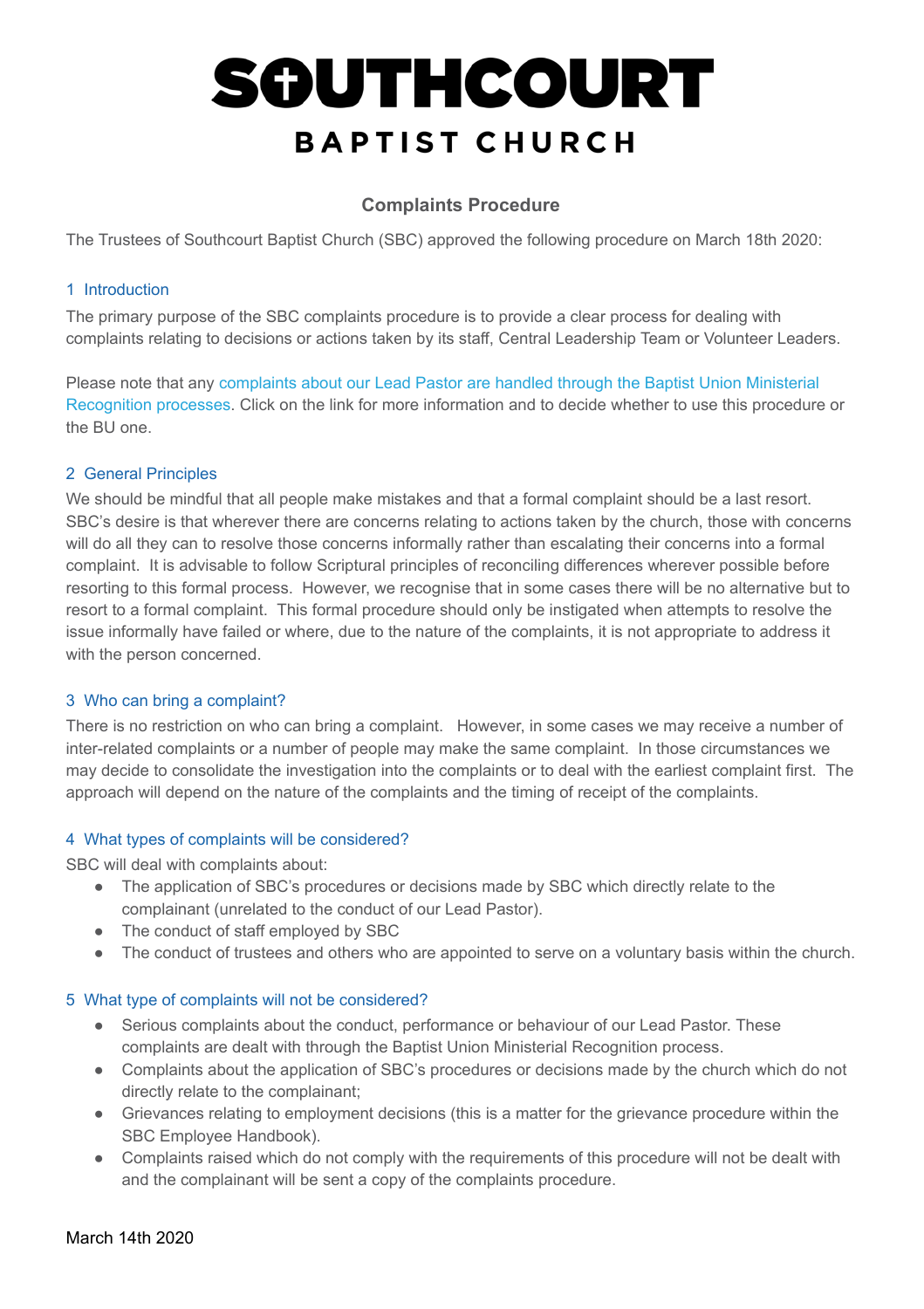#### 6 How do you make a complaint?

6.1 Complaints regarding application of procedures or decisions made

A complaint must be made in writing and must set out the following:

- The actions you are complaining about;
- When they took place;
- Why you think the actions are wrong;
- Details of what you have done to try and resolve your concerns;
- What you consider would resolve your concerns;
- Details of who else you have reported the matter to;
- Any additional information;
- Confirmation that you are happy for detail of your complaint and the supporting documentation to be provided to those who have made the decisions in question.

Any supporting documentation that exists should be enclosed.

Your complaint will not be dealt with unless you provide all of the information set out above. The church provides a form that can be used to make a formal complaint - see Appendix 1 (which can be printed or requested from the Operations Manager - liz@southcourt.org).

The complaint should be sent to the Lead Pastor, David Graham (david@southcourt.org) who will arrange for an investigation to take place. Where your complaint relates to actions of the Lead Pastor, it should be sent to the Baptist Union - see the link above - who will look into it.

6.2 Complaints regarding SBC staff, trustees and other volunteers serving within SBC

A complaint must be made in writing and must set out the following:

- The name of the person you are complaining about;
- The events you are complaining about;
- Details of when the events took place;
- Details of where the events took place;
- Details of any witnesses to the issues of concern;
- Details of what you have done to try and resolve your concerns;
- What you consider would resolve your concerns;
- Details of who else you have reported the matter to;
- Any additional information; and
- Confirmation that you are happy for detail of your complaint and the supporting documentation to be provided to the person complained about should it be necessary to do so.

Any supporting documentation that exists should also be enclosed.

Your complaint will not be dealt with unless you provide all of the information set out above.

The church provides a form that can be used to make a formal complaint - see Appendix 1 (which can be printed or requested from the Operations Manager - liz@southcourt.org).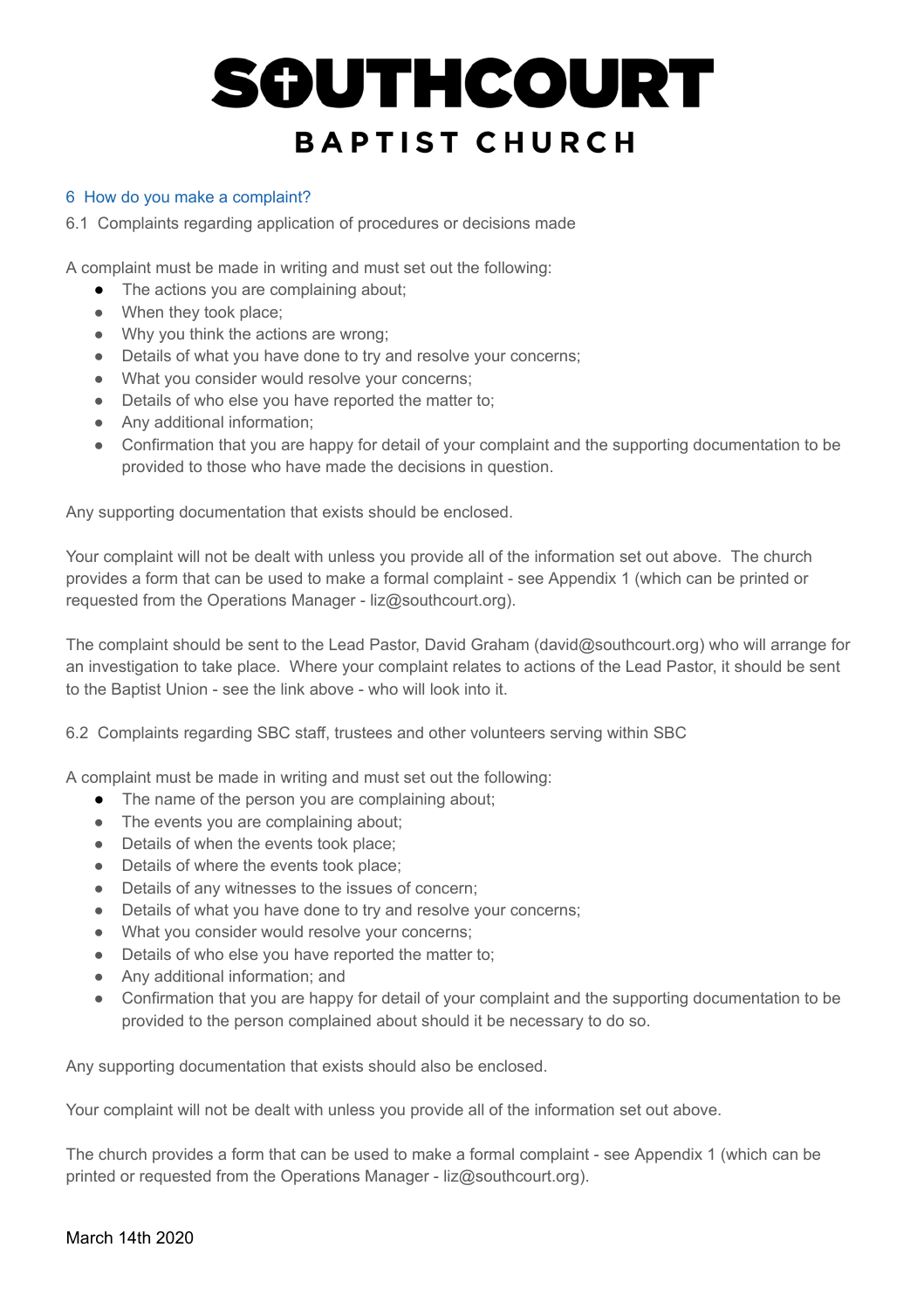The complaint should be sent to the Lead Pastor, David Graham (david@southcourt.org) who will arrange for an investigation to take place. Where your complaint relates to actions of the Lead Pastor, it should be sent to the Baptist Union - see the link above - who will look into it.

#### 7 How will the complaint be dealt with?

In the first instance, the complaint will be acknowledged in writing or by email within 5 working days. Secondly, the Lead Pastor will appoint an investigator to look into your complaint. You will be told who will be appointed to investigate.

The complaint will then be reviewed by the investigator. The person investigating will seek to:

- Establish what has happened and when it happened and who else was involved;
- Meet with the Complainant or contact them if there is a need for clarification regarding the complaint or further information is required;
- If following the initial information and any discussions with the Complainant the investigation is to proceed, the investigator will inform those who have been complained about of the nature of the allegations made (unless in the opinion of the investigator this would prejudice the investigation interview);
- Interview those involved and those complained about where necessary to understand their account of events;
- Keep notes of all investigatory interviews;

7.1 Complaints regarding application of procedures or decisions made

● Once the investigation is concluded the investigator will decide whether the complaint is well founded and send the complainant their decision. Where any aspect of the complaints are upheld the investigator should also specify the actions suggested to remedy the situation.

7.2 Complaints regarding SBC staff conduct

● If the person investigating concludes that the evidence suggests that conduct worthy of disciplinary action may have taken place, the issue will be dealt with under the staff disciplinary process as outlined in the Employee Handbook.

7.3 Complaints regarding SBC trustees and others who are appointed to serve on a voluntary basis within the church

● If the person investigating concludes that the evidence suggests that misconduct may have taken place, the issue will be referred to the Trustees who will chair a panel of three trustees unconnected with the matter under investigation to consider the evidence and to come to a decision. The panel may choose to invite the complainant or the person complained about to address the panel, but are not required to do so. Such a decision will be communicated to the complainant and to the individual within 5 days of the panel's decision. The investigator will also inform the Charities Commission if circumstances require.

#### 8 Timescales

Following receipt of each complaint the investigator will, within 21 days, give the complainant an estimate of their expected timescale for dealing with the complaint. Where, as the investigation proceeds, it is not possible to meet those timescales, an updated timeline for dealing with the complaint will be provided.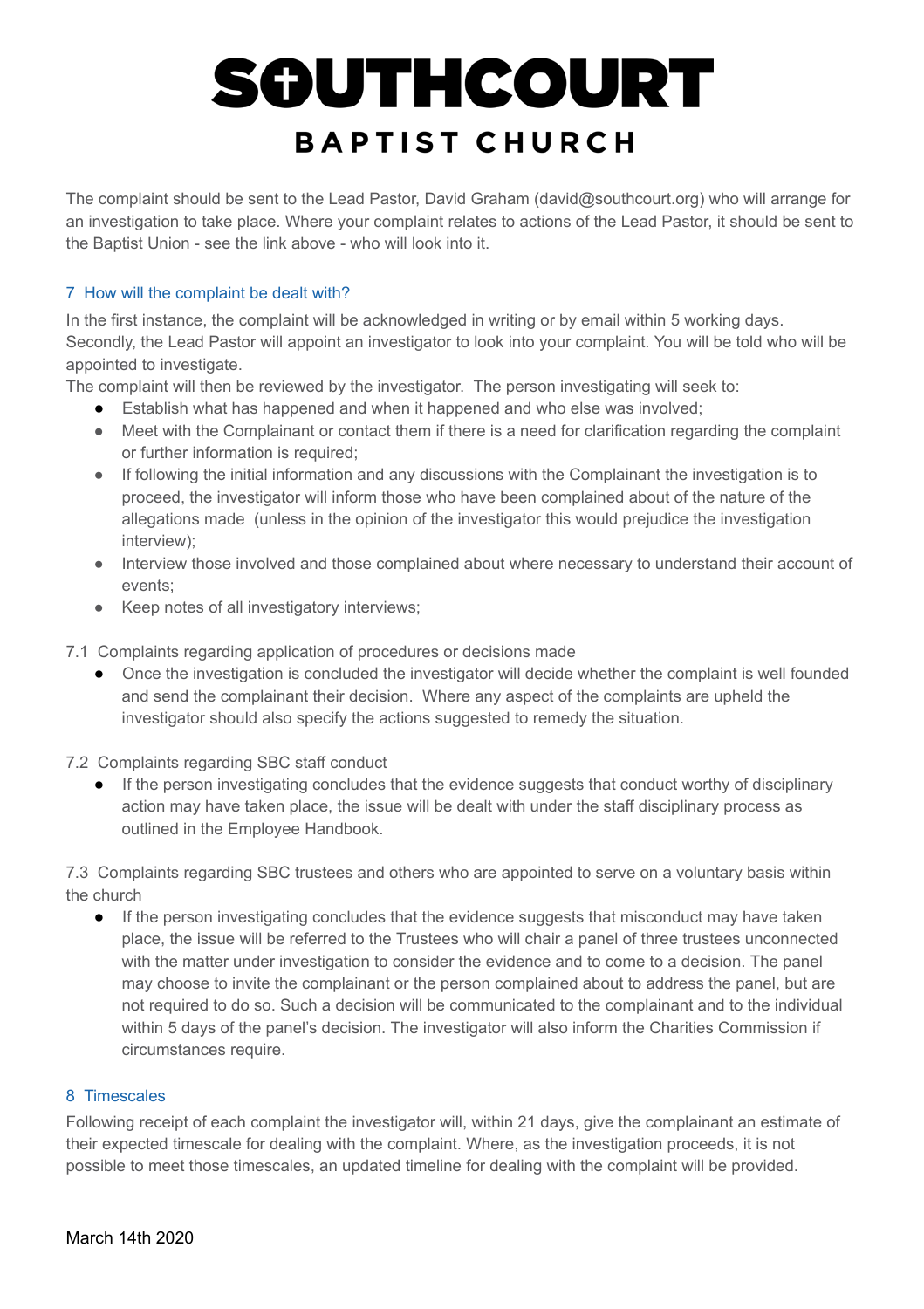The more complex the complaint the longer the timescale is likely to be. In some cases it can take several months to properly investigate and respond to a complaint.

If the subject matter of the complaint has also been referred to the Police it may be that our investigation into the complaint cannot commence or be completed until the Police have completed their investigations and either decided not to proceed or a Court decision has been taken. Our approach in these cases will depend on the particular circumstances of the case.

#### 9 Safeguarding Issues

Where a complaint relates to safeguarding issues the investigation and follow up actions will be carried out in accordance with our safeguarding procedures in place and these may be adjusted to account for the particular circumstances and any guidance issued by the local authority designated officer involved in the case.

#### 10 What if you are unhappy with the outcome of the investigation?

10.1 Complaints regarding application of procedures or decisions made

You will have the right to appeal any decision on a complaint on these issues. Written notice of intention to appeal should be made within 14 days of the date the outcome of your complaint was sent to you. The appeal itself should be made within a further 14 days. The appeal should be in writing and must be sent to the Lead Pastor who will arrange for your appeal to be considered by someone other than the person who took the initial decision (where possible).

The appeal must set out:

- Your grounds of appeal; and
- What you consider would resolve your concerns.

10.2 Complaints regarding the conduct of staff, trustees and those in voluntary appointments There is no right for complainants to appeal against the outcome of the investigations into staff, trustee and volunteer conduct. This is because we believe that individuals in these groups who are under investigation need certainty that if an investigation has concluded it will conclude the matter.

If new evidence comes to light that has not previously been submitted that should be provided to the investigator who will determine whether further investigation is necessary in light of that evidence.

#### 11 Vexatious Complaints

If the investigator concludes that a complaint has been made vexatiously or in bad faith the church reserves the right to take the following actions:

● In all cases to inform the complainant that this is how the complaints are being seen and the reasons why. The consequence of this will be that any further complaints and correspondence from the complainant would be ignored.

#### 12 Contact by complainant

Once a formal complaint has been made, you should avoid any ongoing discussion or correspondence with the person you have complained about relating to your complaints without the consent of the investigator.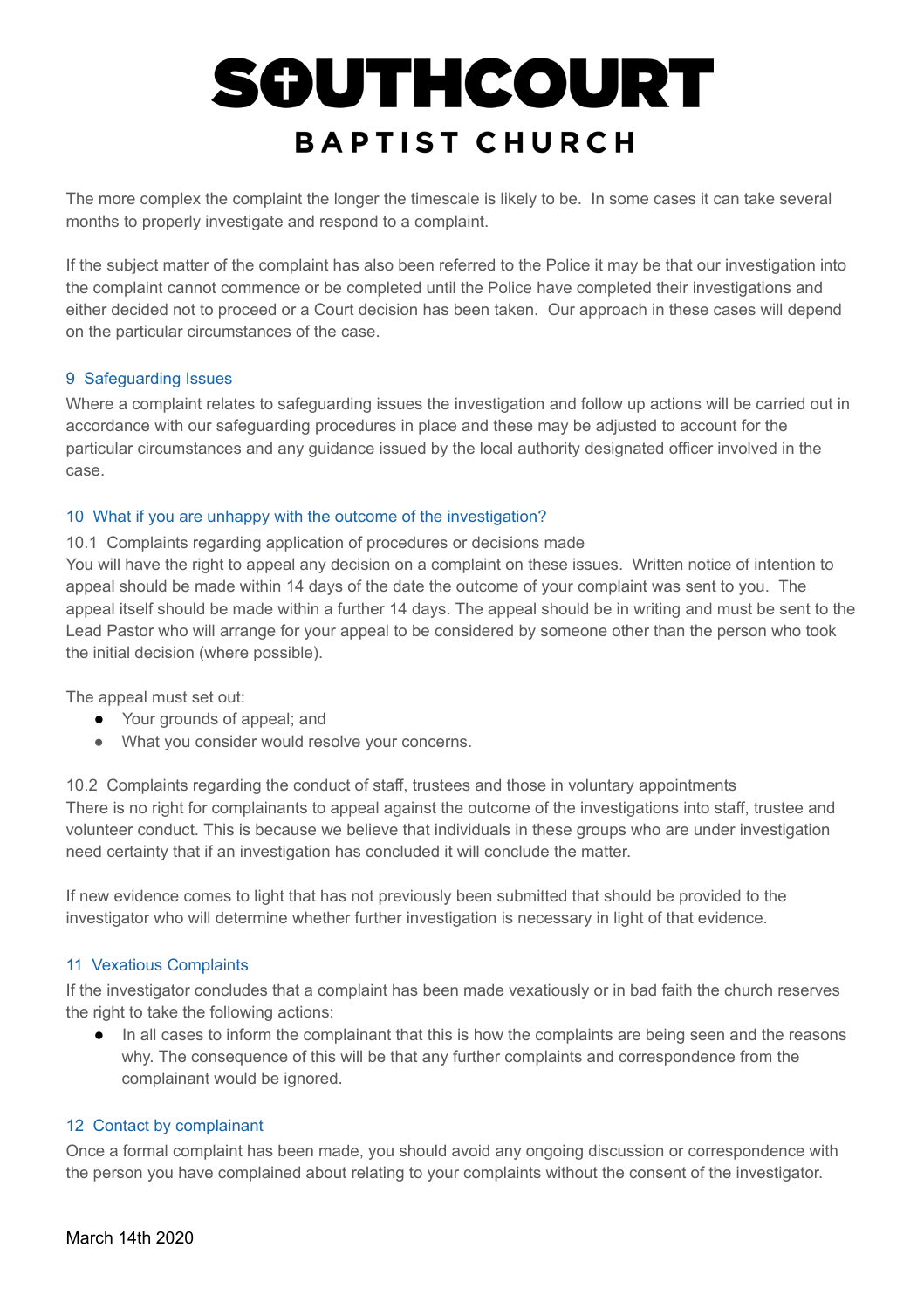#### 13 Confidentiality

The fact of and content of your complaint will be kept confidential safe in so far as is necessary in order for us to properly investigate the complaint and reach a decision relating to it unless we are aware that you have not treated the fact or content of your complaints as confidential.

Please note that we expect you to maintain reasonable confidentiality as to the nature and content of your complaint so that the investigator is able to work without obstruction.

#### 14 Charity Commission

Where we have exhausted all avenues, should the complainant still be dissatisfied they may contact the Charity Commission as follows: https://www.gov.uk/complain-about-charity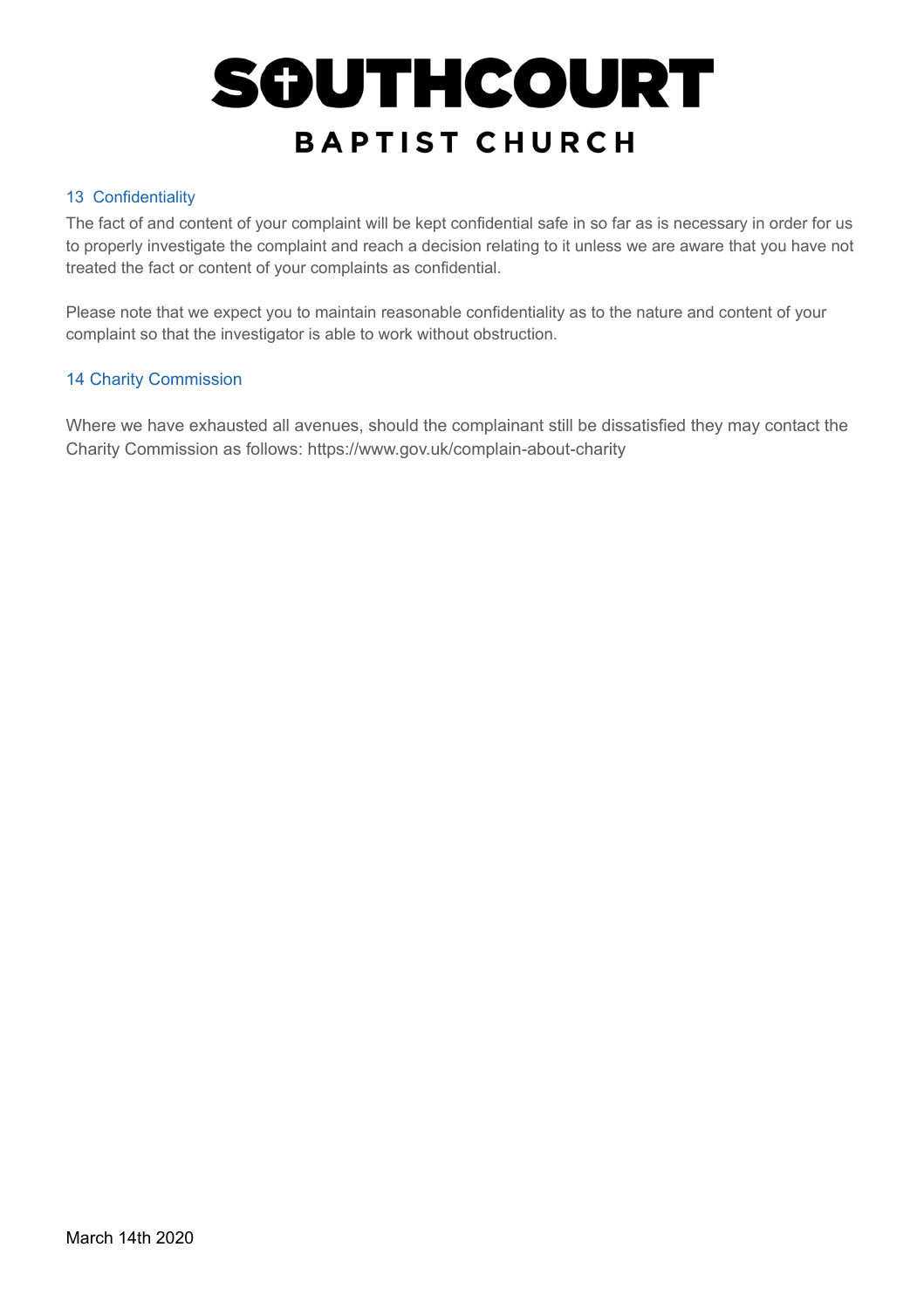Appendix 1

#### **COMPLAINTS PROCEDURE FORM - Appendix 1**

This form can be used to submit the following complaints:

- · Complaints regarding application of procedures or decisions made (please use section A); and
- · Complaints regarding staff, trustee or volunteer conduct (please use section B).

#### **SECTION A – Complaints regarding application of procedures or decisions made**

Please provide the following information:

**Your name:**

**Your address:**

**Your telephone number:**

**Your email address:**

**The actions you are complaining about:**

**When they took place:**

**Why you think the actions are wrong:**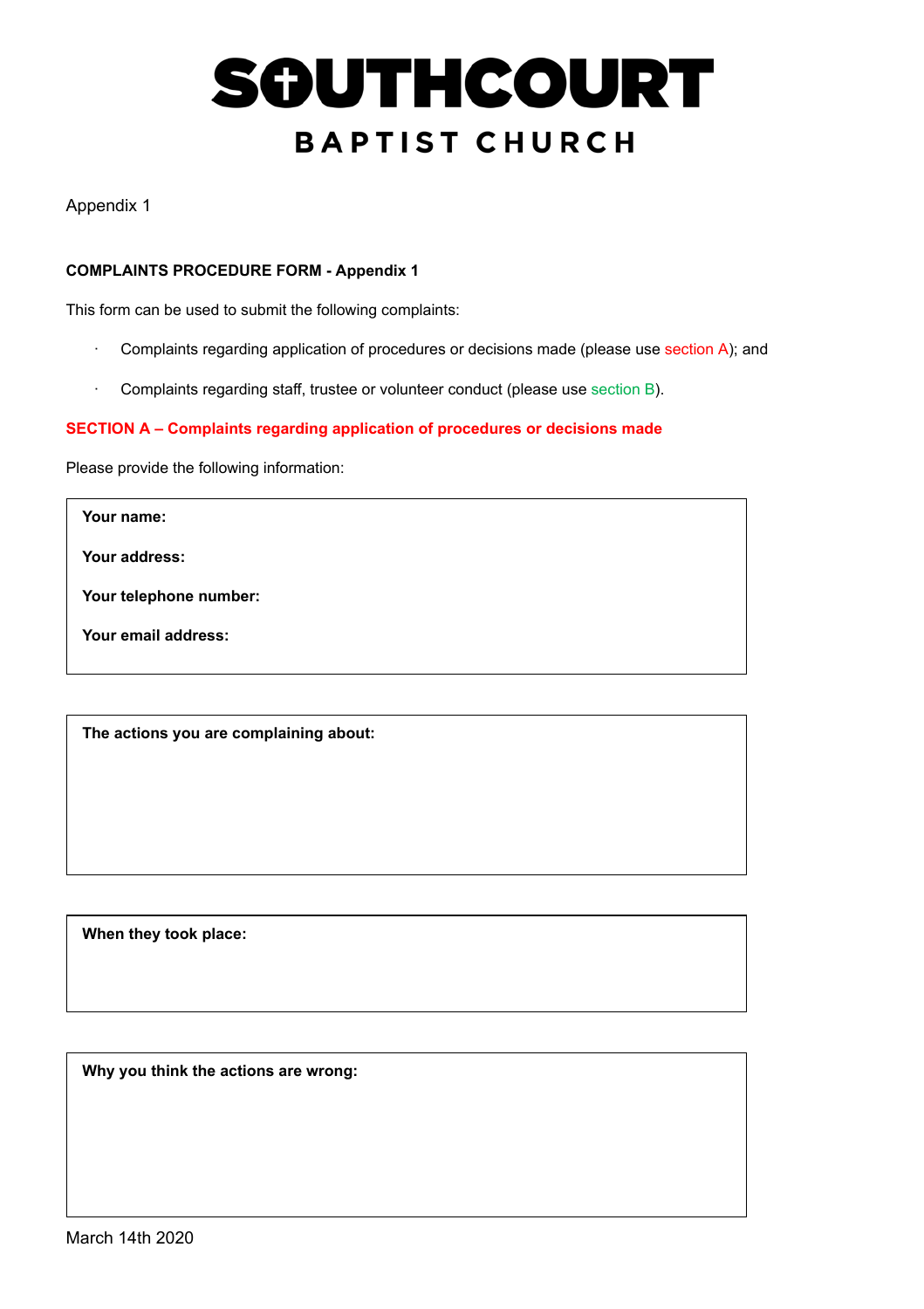**Details of what you have done to try and resolve your concerns:**

**What you consider would resolve your concerns:**

**Details of who else you have reported the matter to:**

**Any additional information:**

**Confirmation that you are happy for detail of your complaint and the supporting documentation to be provided to those who have made the decisions in question:**

Please note your complaint will not be dealt with unless you provide all of the information set out above.

Please send this form to the Lead Pastor at the following address marked 'Private and Confidential', who will arrange for an investigation to take place.

Southcourt Baptist Church, 40, Penn Road, Aylesbury, Bucks, HP21 8HW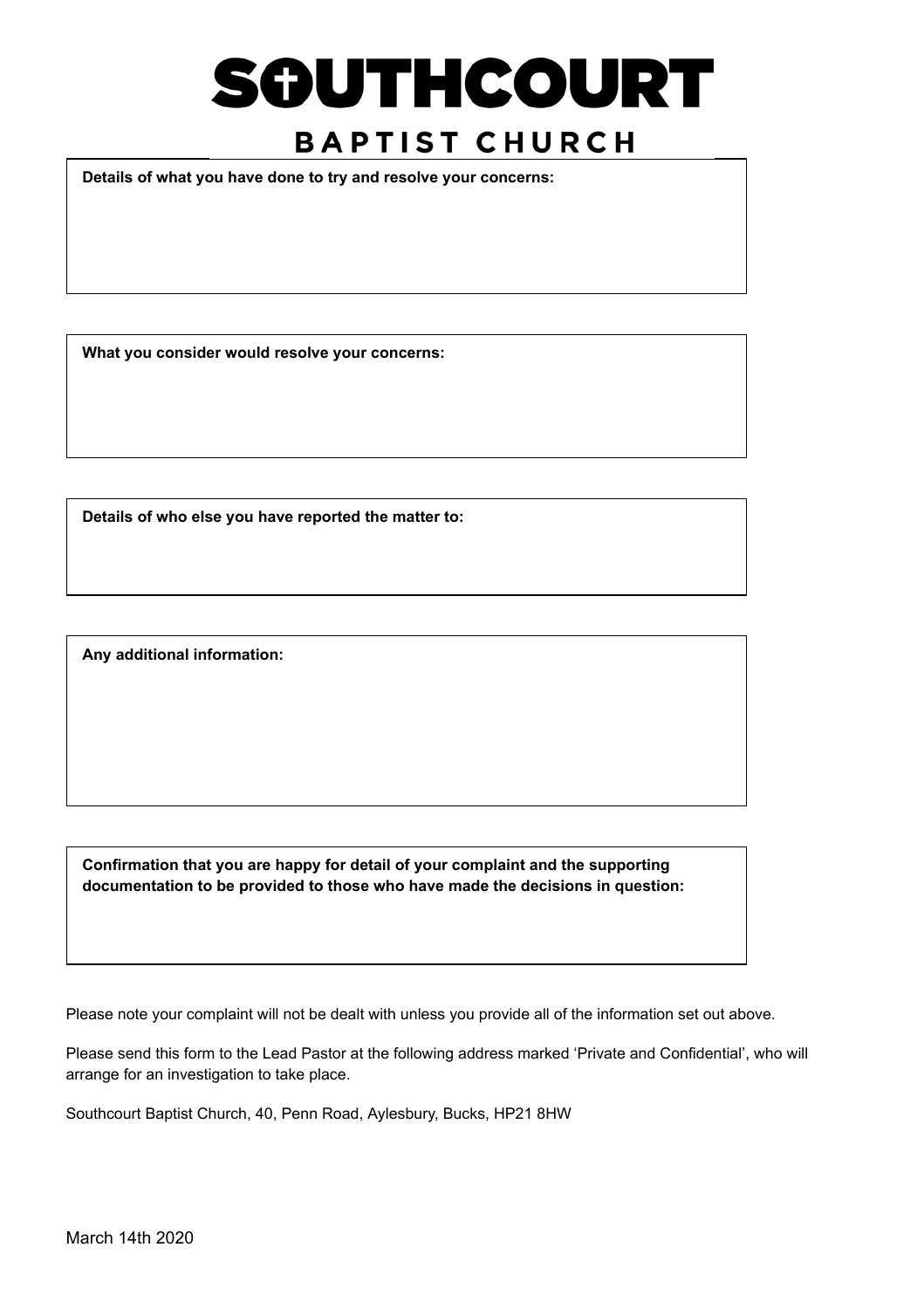**SECTION B – Complaints regarding staff, trustees or volunteer conduct**

Please provide the following information:

**Your name:**

**Your address:**

**Your telephone number:**

**Your email address:**

**The name of the person you are complaining about:**

**The events you are complaining about:**

**Details of when the events took place:**

**Details of where the events took place:**

**Details of any witnesses to the issues of concern:**